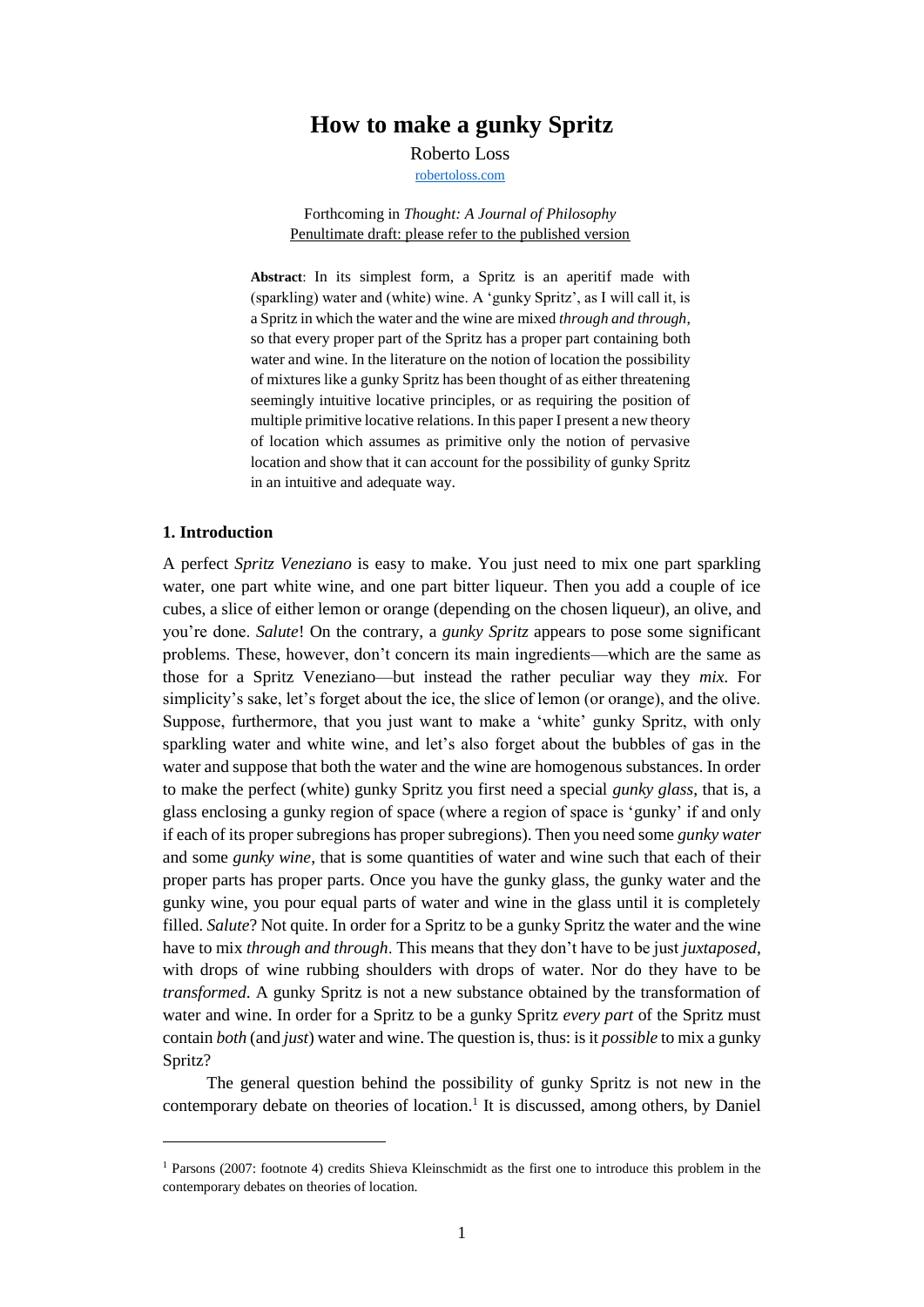Nolan (2006), Josh Parsons (2007), and more recently by Matt Leonard (2014). In particular, Leonard (2014) has argued that the extant theories of location, assuming just one primitive locative relation, cannot express the possibility of the kind of mixture characterizing a gunky Spritz.

In this paper I will argue that friends of both gunky Spritz and ideologically parsimonious theories of location should not worry. In fact, I will present a novel theory of location that, although taking only the notion of *pervasive location* as primitive, seems to be perfectly able to account for the possibility of gunky Spritz. As I will show, although the theory I will expose doesn't validate many principles featuring the notion of exact location that are central to the system Parsons (2007) labelled ' $\mathcal{S}(\mathcal{Q})$ ', it validates very similar principles concerning the notion I will call 'maximal omnipresence'. I will, thus, conclude that friends of Parsons's @ can have their gunky Spritz and drink it too, as my theory of location makes gunky Spritz possible while also accounting for the intuitive appeal of  $S@$ 's principles.

# **2. On mixing gunky water and gunky wine**

In his seminal 'Theories of Location' Parsons (2007) presents two influential theories of location which he labels 'S@' and 'S@<sub>o</sub>'. S@ takes as primitive the notion of *exact location* ( $\mathcal{P}(\omega)$ ), while  $\mathcal{S}(\omega)$  takes as primitive the notion of *weak location* ( $\mathcal{P}(\omega)$ ).<sup>2</sup> This is how Parsons glosses on the notions of *weak*, *entire*, *pervasive* and *exact location*:

Let us say that I am *weakly located* in my office iff I am in my office in the weakest possible sense: iff my office is not completely free of me. I should count as weakly located in my office when I am sitting at my desk, when I am reaching an arm out of the window, or when I am reaching an arm in the window from the street outside. Let us say that I am *entirely located* in my office iff I am in my office and I am not anywhere outside my office; that is, iff I am in my office and everywhere outside my office is completely free of me. I am entirely in my office when I am sitting at the desk, but not when I am reaching an arm in or out of my window. Let us say that I pervade, or am *pervasively located* in, any place none of which is free of me. I don't ever pervade my office, but I do pervade the region exactly occupied by my left big toe. Finally, I am *exactly located* anywhere that I am both entirely and pervasively located. My exact location is like my shadow in substantival space. (Parsons 2007: 203)

In Parsons's two systems the locative notions that are taken to be derivative are defined as follows:<sup>3</sup>

#### **Definitions—System S**@

l

|  | (1) $x@_{<}r =_{df} \exists s(x@s \land s \leq r)$ |  |  | Entire Location( $S@$ ) |
|--|----------------------------------------------------|--|--|-------------------------|
|  |                                                    |  |  | .                       |

(3)  $x@_0r =_{df} \exists s(x@s \land s \circ r)$  **Weak Location(S**@)

(2)  $x@_{>}r =_{df} \exists s(x@s \land r \leq s)$  **Pervasive Location(S**@)

<sup>2</sup> See Gilmore (2018: section 2.1) on the question of which location relation is fundamental.

<sup>&</sup>lt;sup>3</sup> Throughout the paper ' $x \le y$ ' stands for '*x* is part of *y*' and ' $x \circ y$ ' for '*x* overlaps with *y*' (where overlap is defined as 'sharing a part'). ' $xx$ ', 'yy', 'zz', are *plural* variables and ' $x \leq yy$ ' stands for '*x* is one of the *yy*'.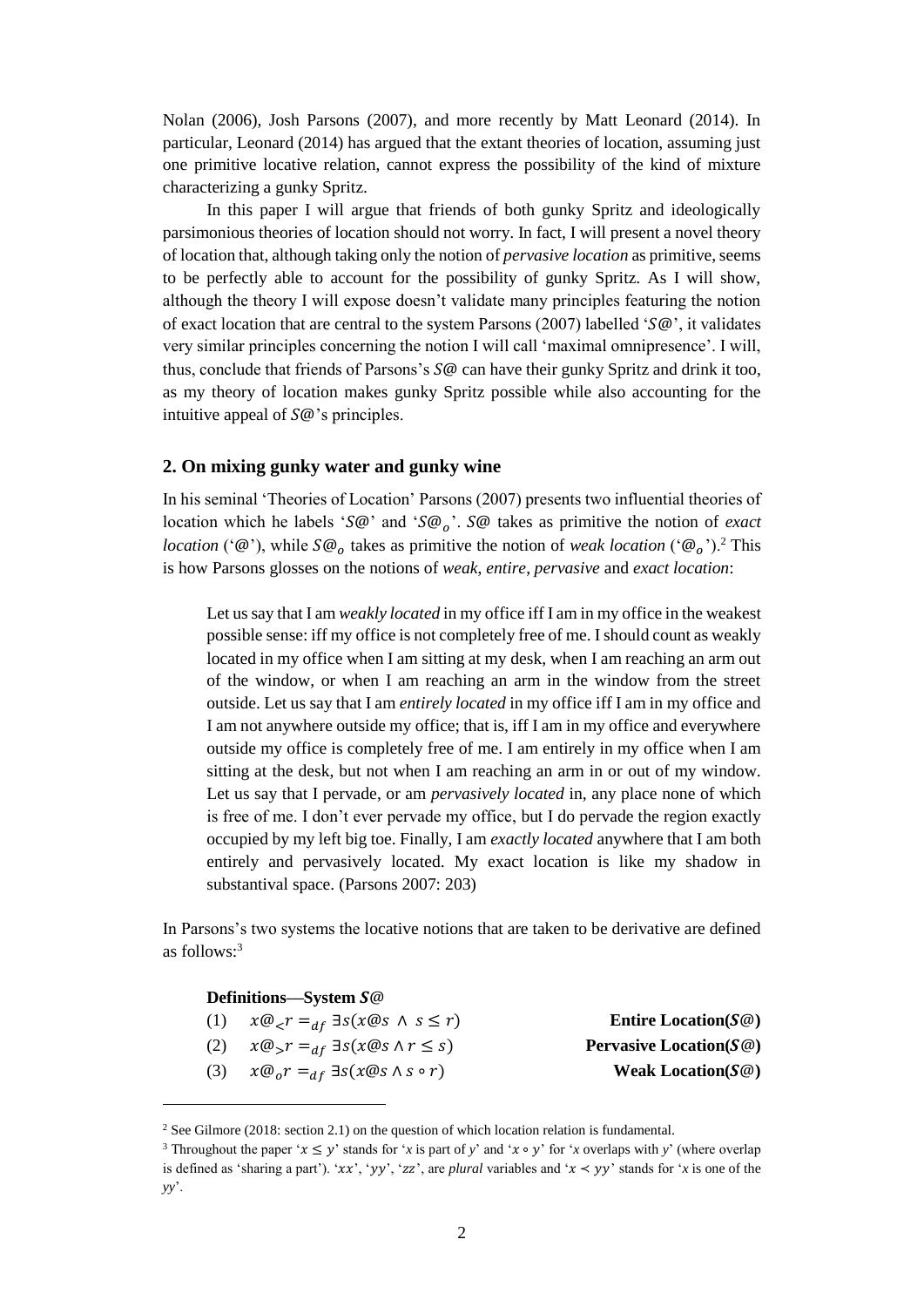#### **Definitions**—System  $\mathcal{S} \textcircled{a}$

| Entire Location( $S@_{\alpha}$ )                    | $x@_{<}r =_{df} x@_{o}r \wedge \forall s(x@_{o}s \rightarrow r \circ s)$ | (4) |
|-----------------------------------------------------|--------------------------------------------------------------------------|-----|
| Pervasive Location( $S@_{\alpha}$ )                 | (5) $x@_{>}r =_{df} \forall s(r \circ s \rightarrow x@_{o}s)$            |     |
| <b>Exact Location</b> $(\mathcal{S} \mathcal{Q}_o)$ | $x@r =_{df} \forall s(r \circ s \leftrightarrow x@_o s)$                 | (6) |

Parsons regards both **Exactness** (a theorem of  $S$ <sup> $@$ </sup>) and **Functionality** (a theorem of  $\text{SO}_0$ <sup>4</sup> as good principles of a theory of location:

| <b>Exactness</b>     | $\exists r(x\omega_o r) \rightarrow \exists r(x\omega r)$ | (7) |
|----------------------|-----------------------------------------------------------|-----|
| <b>Functionality</b> | $(x@r \wedge x@s) \rightarrow r = s$                      | (8) |

However, he also takes the possibility of what Nolan (2006) calls 'Stoic gunk' (of which a gunky Spritz would be an instance) as a serious threat to **Exactness**

The Nolanian Stoic believes in a gunky space in which every region is continuous, and that water and wine are themselves made out of homogeneous gunky matter. A blend of water and wine is such that every subregion of the region in which the blend is exactly located contains some water and some wine […]. That is to say, after the wine and water are mixed, the wine is entirely located in the exact location of the blend, and weakly located in every subregion of the exact location of the blend, but does not pervade any such region. It follows from this that after blending, the wine is weakly located in all the regions that the blend is weakly located in, but has no exact location. The wine is so scattered and discontinuous that it will not exactly fit any of the continuous regions of Nolanian space. […] if Nolanian Stoic blends are coherent, Exactness is not a conceptual truth (Parsons 2007: 208).

As Leonard (2014) has efficaciously argued, however, the possibility of a gunky Spritz is actually *not* expressible given the definitions employed in  $\overline{S}\omega$  and  $\overline{S}\omega$ . Recall, in fact, that, as stated in the passage just quoted, in order to have a gunky Spritz the following must be the case:

- (9) Neither the water nor the wine have an exact location
- (10) Neither the water nor the wine pervade any region of space
- (11) Both the water and the wine are weakly located at every subregion at which their blend is exactly located

However, (9)-(11) form an inconsistent triad given both ways of defining the relevant locative notions. Consider, first, the set of definitions given in  $\mathcal{S}(\mathcal{Q})$ . According to (11), the wine has some weak location*.* However, it follows in this case from (3) that the wine has also an exact location, thus contradicting (9). Instead, according to the definitions

<sup>4</sup> More precisely, **Functionality** follows from (6) and the following theorem of Minimal Extensional Mereology:

<sup>(</sup>MEM)  $\forall z (x \circ z \leftrightarrow y \circ z) \rightarrow x = y$ (see Parsons 2007: 228-9).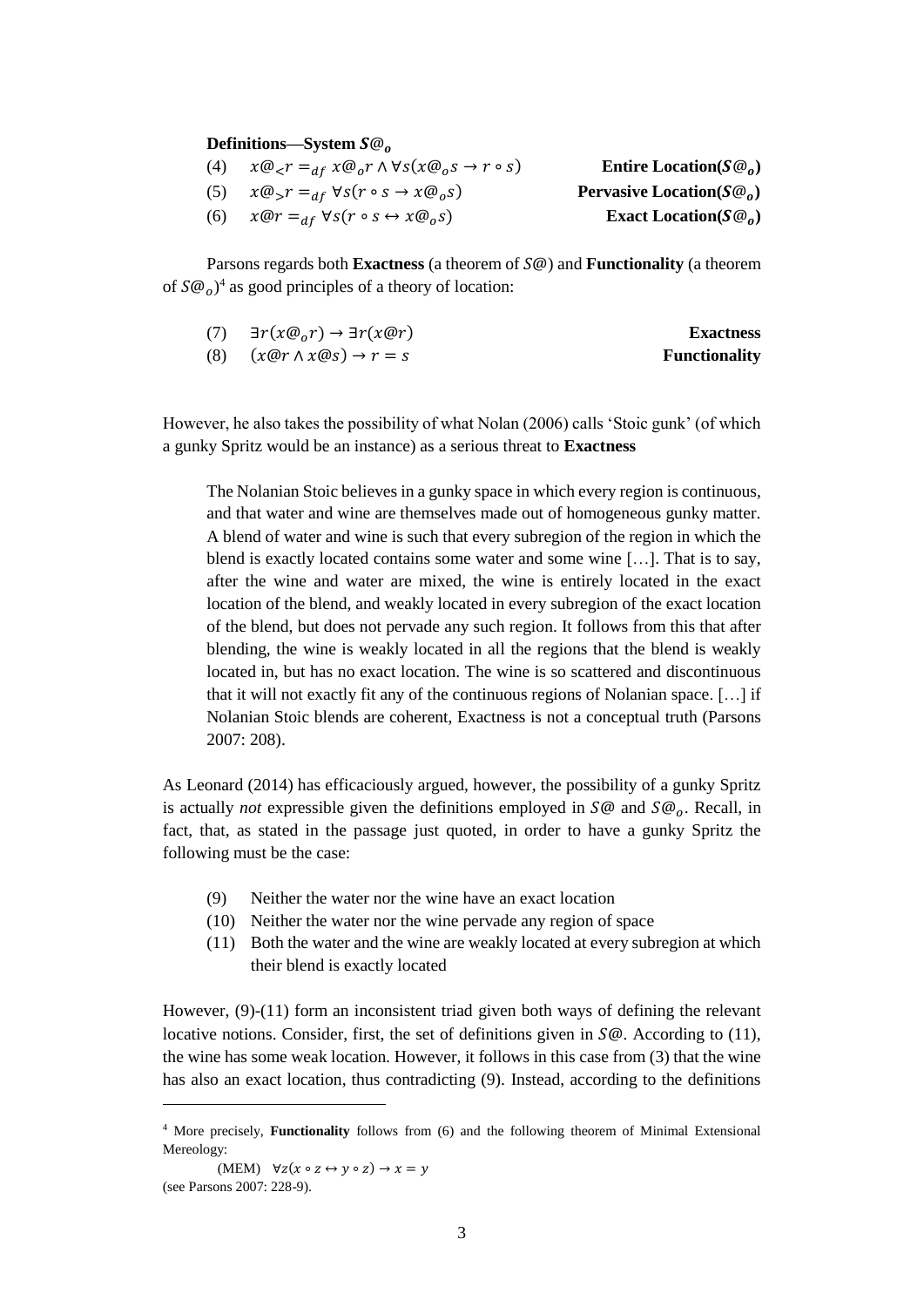given in  $\mathcal{S} \omega$  we have that an object *x* pervades a region *r* just in case every region overlapping *r* is a region at which *x* is weakly located. Suppose, then, that  $R_b$  is the region at which the blend is exactly located and that  $R<sub>b</sub>$  overlaps some region s. By the definition of gunky Spritz, any subregion of  $R_b$  contains both water and wine. Therefore, *s* is not completely free of the wine, and hence is a region at which the wine is weakly located. By generalization, every region overlapping  $R<sub>b</sub>$  is a region at which the wine is weakly located. By **Pervasive Location(** $\mathcal{S}(\omega_o)$  it follows, therefore, the wine pervades  $R<sub>b</sub>$ , thus contradicting (10).<sup>5</sup>

One may think that the conclusion to be drawn from Leonard's objection is that (10) shouldn't be taken to be a necessary condition for a gunky Spritz. Instead, the suggestion continues, in the case of a gunky Spritz, one should say that the water and the wine are weakly located at every subregion of  $R_h$  *and pervade*  $R_h$  without having an exact location.<sup>6</sup> Unfortunately, however, this option is also at odds with both  $\overline{S}\mathcal{Q}$  and  $\mathcal{S}\mathcal{Q}_o$ . According to  $\mathcal{S}\mathcal{Q}_o$ , nothing can pervade a region of space without having an exact location. Instead, given  $\mathcal{S}(\mathcal{Q}_0)$ , it follows from (5) and (6) that, if an entity *x* pervades  $R_h$ without having an exact location, then there is some region  $s$  such that (i)  $x$  is weakly located at *s* and (ii) *s doesn't overlap*  $R_h$ . Therefore, in this case we would have that the water and the wine must be weakly located also *outside* of  $R_b$ , and thus, out of the gunky glass containing the Spritz, so to speak. But why shouldn't it possible to make a gunky Spritz without spilling the water and wine? Consider, furthermore, that (10) seems to have the ring of plausibility to it, at least *prima facie*. A gunky Spritz is made of one part wine and one part water; say, 100cl of each, resulting in 200cl of Spritz. How could, then, a quantity of 100cl of wine (or water) pervade—and, thus, *fill*—*by itself* a 200cl glass?

As Leonard (2014) claims, one way to express the possibility of a gunky Spritz may be that of taking *both* weak *and* exact location as primitives. However, regardless of whether this option can be ultimately successful,<sup>7</sup> the moral of our story seems to be that gunky Spritz cannot possibly quench the thirst of location theorists that don't have a taste for multiple primitive locative notions. As I will argue in what follows, however, appearances prove to be deceptive in this case.

### **3. A new theory of location**

I will assume as primitive the notion of pervasive location and take an entity *x* to pervade a region  $r(x \mathcal{Q}_\infty r)$  just in case no subregion of r is free of x. Furthermore, I will take the predicate '@>' for pervasive location to be *multigrade* on the object position and, thus,

l

(12)  $\exists r(x@r) \rightarrow \exists r(x@_0r)$  **Exact-Weak** 

<sup>5</sup> See Leonard (2014: 313).

<sup>6</sup> Many thanks to an anonymous referee for this Journal for pressing me on this objection.

<sup>7</sup> According to Leonard (2014), admitting multiple primitive locative notions seems to force one to accept the existence of brute necessary connections between them. Consider, in fact, the following principle concerning the interplay of exact and weak location:

**Exact-Weak** strikes one as a highly plausible principle concerning weak and exact location. However, as Leonard (2014) argues, if both exact and weak location are primitive notions there seems to be no way to make **Exact-Weak** part of the system except for simply postulating its truth as a brute metaphysical necessity (see Leonard 2014: 314-5).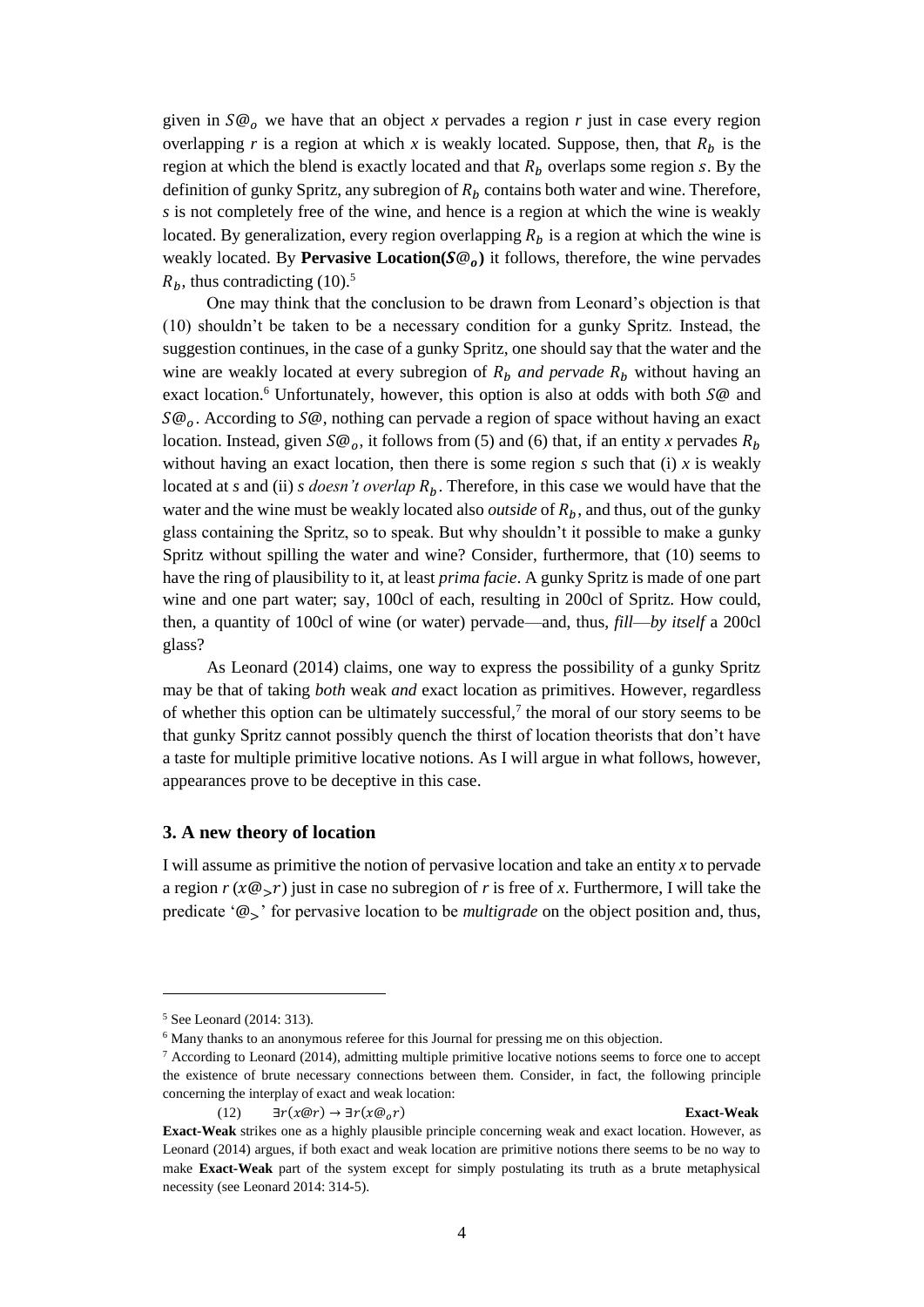allow for the possibility that a plurality *xx* of objects *collectively pervade*, or (as I will say) *fill*, a certain region *r*, even if none of them pervades, or fills, *r* by itself:<sup>8</sup>

$$
(13)\quad xx@_{>}r\wedge\sim\exists x(x\prec xx\wedge x@_{>}r)
$$

In general, the notion of collective pervasive location can be informally glossed by saying that a plurality *xx* of entities collectively pervade a certain region *r* just in case no part of *r* is free of all of the *xx* and each of the *xx* 'contributes' to fill *r*. Consider, for instance, two objects A and B exactly occupying two disjoint regions of space  $r_1$  and  $r_2$ , respectively. From the fact that A fills  $r_1$  it doesn't follow that  $r_1$  is filled by A *and* B *taken together*, as B has nothing to do, so to speak, with the fact that  $r_1$  is a filled region of space. Plural pervasive location is, thus, *non-monotonic*, in the sense that from the fact that a plurality *xx* of entities collectively pervade *r* it doesn't follow that for *every y*, the *xx and y* collectively pervade *r*.

I will assume that there are two main ways in which a plurality of entities can collectively fill a region of space. According to the first—more standard—way, the fact that the  $xx$  collectively fill  $r$  can be traced back to facts concerning singular pervasive location. In this case, the *xx* collectively fill *r* because *r* is part of the fusion of all the regions at which each of the *xx* is exactly located and *r* overlaps each of such regions (see, for instance, Figure 1). The second, non-standard, way of collectively filling a region is, instead, *irreducible* to facts about singular location and happens when no subregion of *r* is free of *any* of the *xx* and yet *r* is *not* part of the fusion of the exact locations of the *xx*. When this is the case, the fact that the *xx* collectively fill  $r$  is an *irreducibly plural* locative fact.



*A* is exactly located at  $r_1$ . *B* is exactly located at  $r_2$ .  $r_3$  is part of the fusion of  $r_1$  and  $r_2$ . A and B collectively fill  $r_3$ 

Irreducibly plural pervasive location is what happens in the case of a gunky Spritz. The gunky water and the gunky wine *collectively* fill the gunky glass (or better: the region *r* that is enclosed by the glass), so that neither the water nor the wine fill the glass *by themselves*. Only the gunky Spritz fills the glass by itself. However, not only do the wine and the water collectively fill *r*, they also collectively fill every subregion of *r*.

<sup>8</sup> On multigrade predicates, see Oliver and Smiley (2004).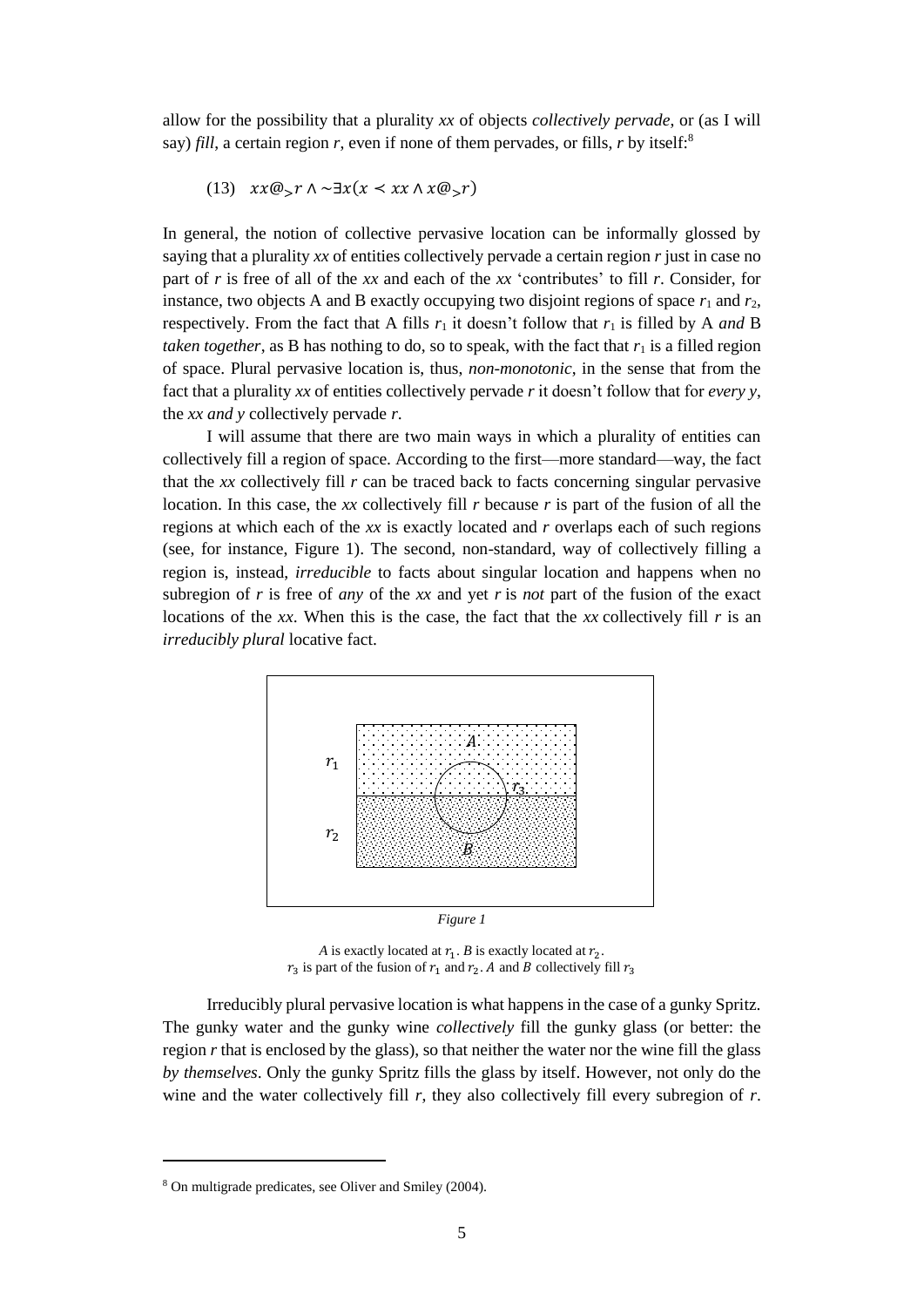Also, there is no subregion of *r* that is filled only by water or only by wine. In a gunky Spritz the water and the wine are, thus, mixed *through and through*.

On the background of a classical mereology of regions of space—entailing, thus, that that space is not 'junky' (or 'knuggy'; see Parsons 2007: 209), and thus, that there is a maximal region of space that is the fusion of every region—I will say what follows:<sup>9</sup>

(i) an entity *x helps fill* a region *r* if and only if there is some plurality of entities *yy* such that the *yy* collectively fill *r* and *x* is one of the *yy*:

(14) 
$$
x@_{\gt}^{p} r =_{df} \exists yy(yy@_{\gt} r \land x \lt yy)
$$
 Partial Pervasive Location

(ii) *x* is *omnipresent* at a region *r* if and only if *x* helps fill every subregion of *r*:

(15) 
$$
x Pr =_{df} \forall s (s \le r \rightarrow x @^p_s s)
$$
 Ominpresence

(iii) *x* is *maximally omnipresent* at a region *r* if and only if *x* is omnipresent at *r*  and *r* is the biggest region containing *r* at which *x* is omnipresent (more precisely: if and only if *x* is omnipresent at *r* and, for every region s, if *x* is omnipresent at *s*  and *s* has *r* as a part, then *s* is identical to *r*):

(16) 
$$
xMr =_{df} xPr \wedge \forall s((xPs \wedge r \le s) \rightarrow r = s)
$$
 **Max. Ominpresence**

(iv) *x* is *exactly located* at *r* if and only if *x* fills *r* and *r* is the biggest region containing *r* that is filled by *x* (more precisely: if and only if *x* fills *r* and, for every region s, if *s* is filled by *x* and has *r* as a part, then *s* is identical to *r*):

(17) 
$$
x@r =_{df} x@_{>r} \land \forall s((x@_{>s} \land r \leq s) \rightarrow r = s)
$$
 Exact Location

(v) *x* is *entirely located* at *r* if and only if there is some region *s* such that *x* is maximally omnipresent at *s* and *s* is part of *r*:

(18) 
$$
x@_{<}r =_{df} \exists s(xMs \land s \leq r)
$$
 **Entire Location**

(vi) *x* is *weakly located* at *r* if and only if there is some region *s* such that *x* is maximally omnipresent at *s* and *s* overlaps *r*

(19) 
$$
x@_{o}r =_{df} \exists s(xMs \land s \circ r)
$$
 Weak Location

(vii) the *xx* are *all in r* just in case each of the *xx* helps fill some subregion of *r*

(20) 
$$
x x l N r =_{df} \forall x \left( x \prec x x \rightarrow \exists s \left( s \leq r \land x \mathcal{Q}_>^p s \right) \right)
$$
 All-In

<sup>9</sup> The requirement that the space not be junky is needed to validate the principle according to which and entity *x* fills some region of space only if it has an exact location. For some discussion of the possibility of junky space see Parsons (2007: 209).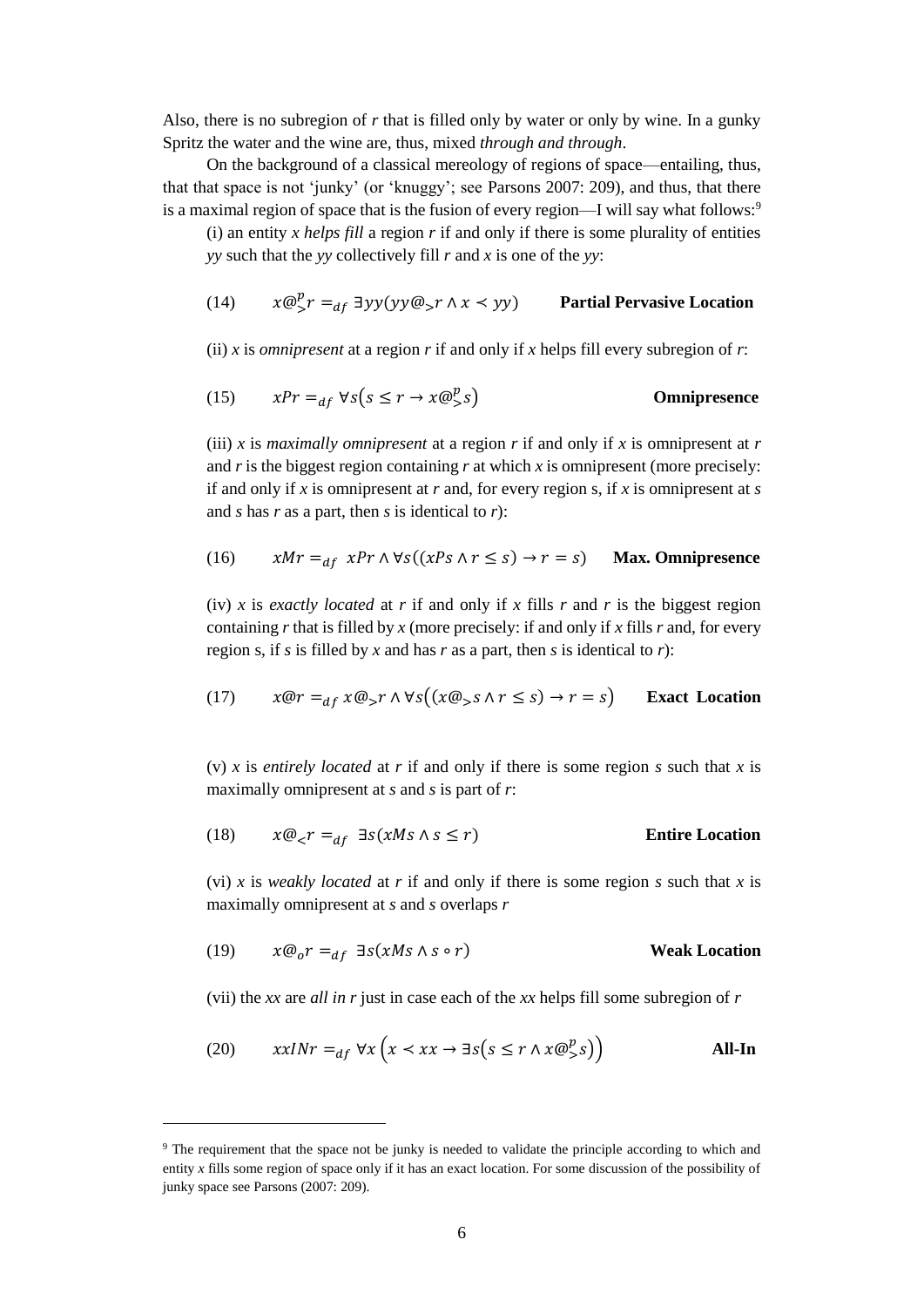(viii) the *xx cover r* if and only if every subregion of *r* is such that some of the *xx* helps fill it:

(21) 
$$
xx\mathcal{C}OVr =_{df} \forall s \left(s \leq r \to \exists x \left(x \prec xx \land x \mathcal{Q}^p_s s\right)\right)
$$
Cover

(ix) the *xx* are *all pervasively in* a plurality *ss* of regions just in case each of the *xx* fills some of the *ss*:

(22) 
$$
xxIN_{>}ss =_{df} \forall x(x \prec xx \rightarrow \exists s(s \prec ss \land x@_{>}s))
$$
All-P-In

(x) the *xx pervasively cover* a plurality *ss* of regions if and only if each of the *ss* is filled by some of the *xx*:

(23) 
$$
xxCOV_{>SS} =_{df} \forall s (s \prec ss \rightarrow \exists x (x \prec xx \land x \textcircled{\scriptsize{0}}_{>S})) \qquad \text{P-Cover}
$$

Furthermore, I will assume the following three axioms. According to the first, if a region *r* is the fusion of some regions *ss* and the *xx* are all pervasively in the *ss* and also pervasively cover the *ss*, then the *xx* collectively fill  $r$  (' $f$ ( $ss$ )' stands for 'the fusion of the  $ss$ '):<sup>10</sup>

(24) 
$$
\exists ss \big( xxIN_{>ss} \land xxCOV_{>ss} \land r = f(ss) \big) \rightarrow xx@_{>}r
$$
 Axiom 1

According to the second, a plurality *xx* of entities fill a region *r* only if the *xx* are all in *r* and cover *r*.

(25) 
$$
xx@_{>}r \rightarrow (xxINT \land xxCOVr)
$$
 Axiom 2

According to the third, if  $x$  fills a region  $r$ , then  $x$  fills each of its subregions:

(26) 
$$
x@_{>}r \rightarrow \forall s(s \leq r \rightarrow x@_{>}s)
$$
 Axiom 3

**Axiom 1** takes care of the standard cases of plural pervasive location, as the one depicted in Figure 1 (just consider the plurality of the 'northern' and 'southern' hemispheres of *r*3). Instead, according to **Axiom 2**, a plurality of entities *xx* fill a region *r* only if the *xx* are all in *r* and cover *r*. The standard case of collective pervasive depicted in Figure 1 clearly complies with this requirement. In that case, *r* is part of the fusion of the exact locations of the *xx* (which guarantees that the *xx* cover *r*) and overlaps each of their exact locations (which guarantees that the *xx* are all in *r*). However, **Axiom 2** is also compatible with the non-standard case of collective pervasive location, according to which we have that the *xx* collectively fill *every* subregion of *r*:

(27)  $xx@_{>}r \wedge \forall s(s \leq r \rightarrow xx@_{>}s)$ 

<sup>&</sup>lt;sup>10</sup> I assume here that *x* is the fusion of the *yy* if and only if (i) the *yy* are all parts of *x*, and (ii) every part of *x* overlaps some of the *yy*. Notice that classical mereology (which I am assuming to hold for regions of space) guarantees not only that the fusion of the *ss* exists, but also that it is unique.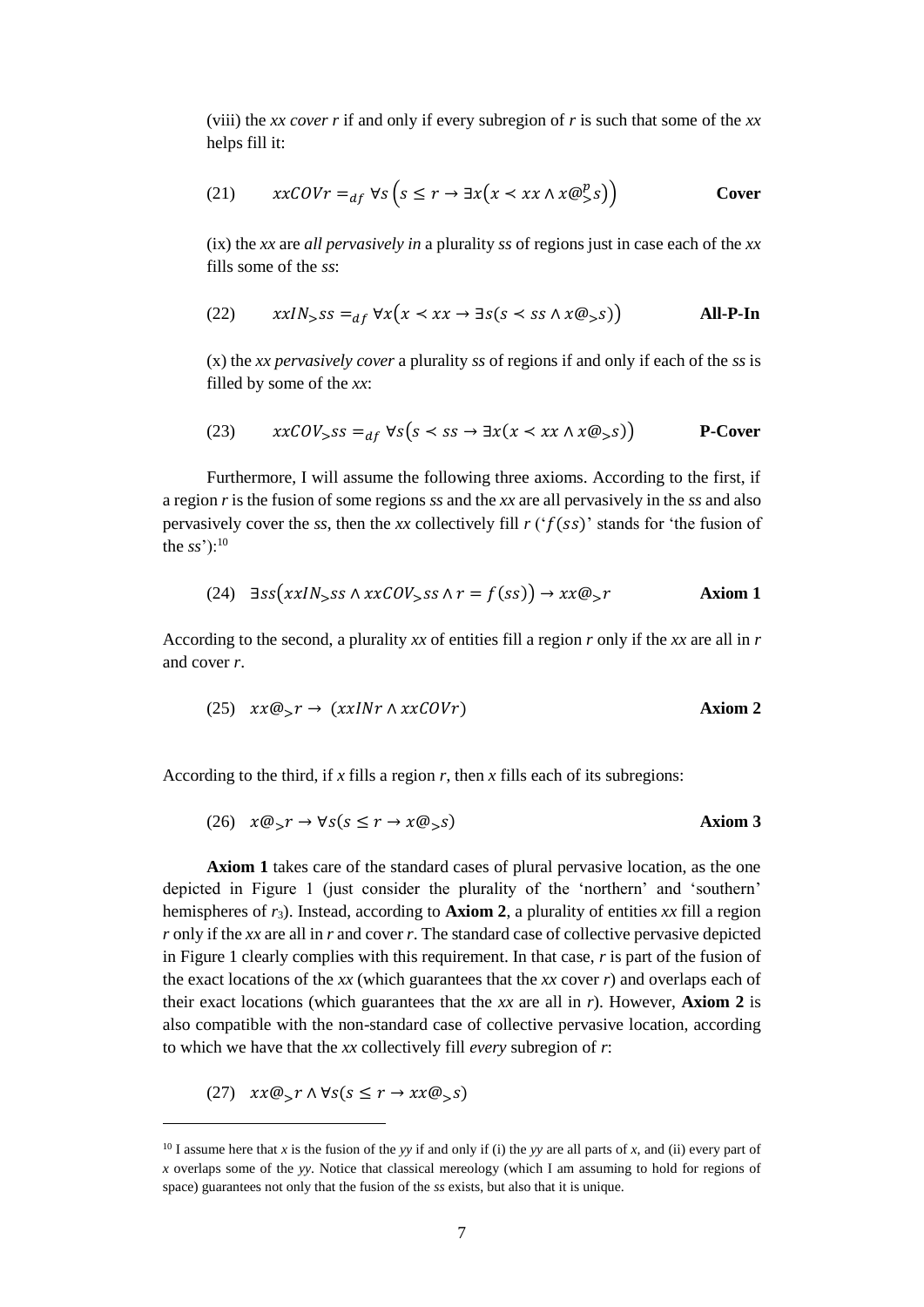In fact, if the *xx* fill every subregion of  $r$ , then they all clearly also help fill some subregion of *r*, and every subregion of *r* is such that some of the *xx* helps fill it. I will label this theory ' $xx@_{5}S'$ .

Before moving further, it may be useful to consider the following objection to  $xx@_{>}S$ :<sup>11</sup>

*Objection*. Suppose that (i) A fills  $r_1$ , (ii) B doesn't fill any part of  $r_1$ , and that (iii) C is the mereological sum of A and B. C clearly fills  $r_1$ . Therefore, A and B collectively fill  $r_1$ . B helps, thus, fill  $r_1$ . By generalization, every entity helps fill any filled region of space.

This argument relies implicitly on the following principle, according to which if the *fusion* of the *yy* fills a region, then the *yy collectively* fill that region:

$$
(P?) \quad (x = f(yy) \land x @_{>}r) \to yy @_{>}r
$$

However, not only (P?) is not a theorem of  $xx@_{S}S$ , but what this objection actually shows is precisely that this is how it should be. Recall that according to the notion of pervasive location assumed by  $xx@S$  when a plurality of entities collectively pervade a region of space each of them 'gives its contribution', so to speak. Consider, then, again Figure 1 and suppose that A and B fuse a third entity C. C fills  $r_1$ . However, it is clearly *not* the case that *A and B taken together* fill  $r_1$ . B has nothing to do with  $r_1$ , which is a region of space that is completely free of B. Therefore, in the scenario depicted in the objection, not only there is no pressure on the part of  $xx@\_S$ -theorists to accept that, since C fills  $r_1$ , then also A and B taken together fill  $r_1$ , but  $xx@$ <sub>></sub>S-theorists appear to be perfectly in position to deny that A and B taken together fill  $r_1$ .

According to  $xx@_{S}S$ , the situation described by (27) is what happens with water and wine in the case of a gunky Spritz. In a gunky Spritz neither the water nor the wine are able to fill by themselves the region *r* that is the interior of the gunky glass

(28)  $\sim$ water@<sub>></sub> $r \wedge \sim$ wine@<sub>></sub> $r$ 

However, not only they collectively fill the interior region of the glass, they also collectively fill each of its subregions, even if there is *no* region they are capable to fill by themselves:

 $(29)$  (water, wine) $@_{\sim}r$ 

 $\overline{a}$ 

- (30)  $\forall s(s \leq r \rightarrow (water, wine)@_{>}$ )
- $(31)$  ~∃s(water@<sub>></sub>s)  $\wedge$  ~∃s(wine@<sub>></sub>s)

Given **Exact Location** it follows from (31) that neither the water nor the wine has an exact location:

 $(32)$  ~ $\exists s(water@s) \wedge \neg \exists s(wine@s)$ 

<sup>&</sup>lt;sup>11</sup> Many thanks to an anonymous referee for this Journal for pressing me on this objection.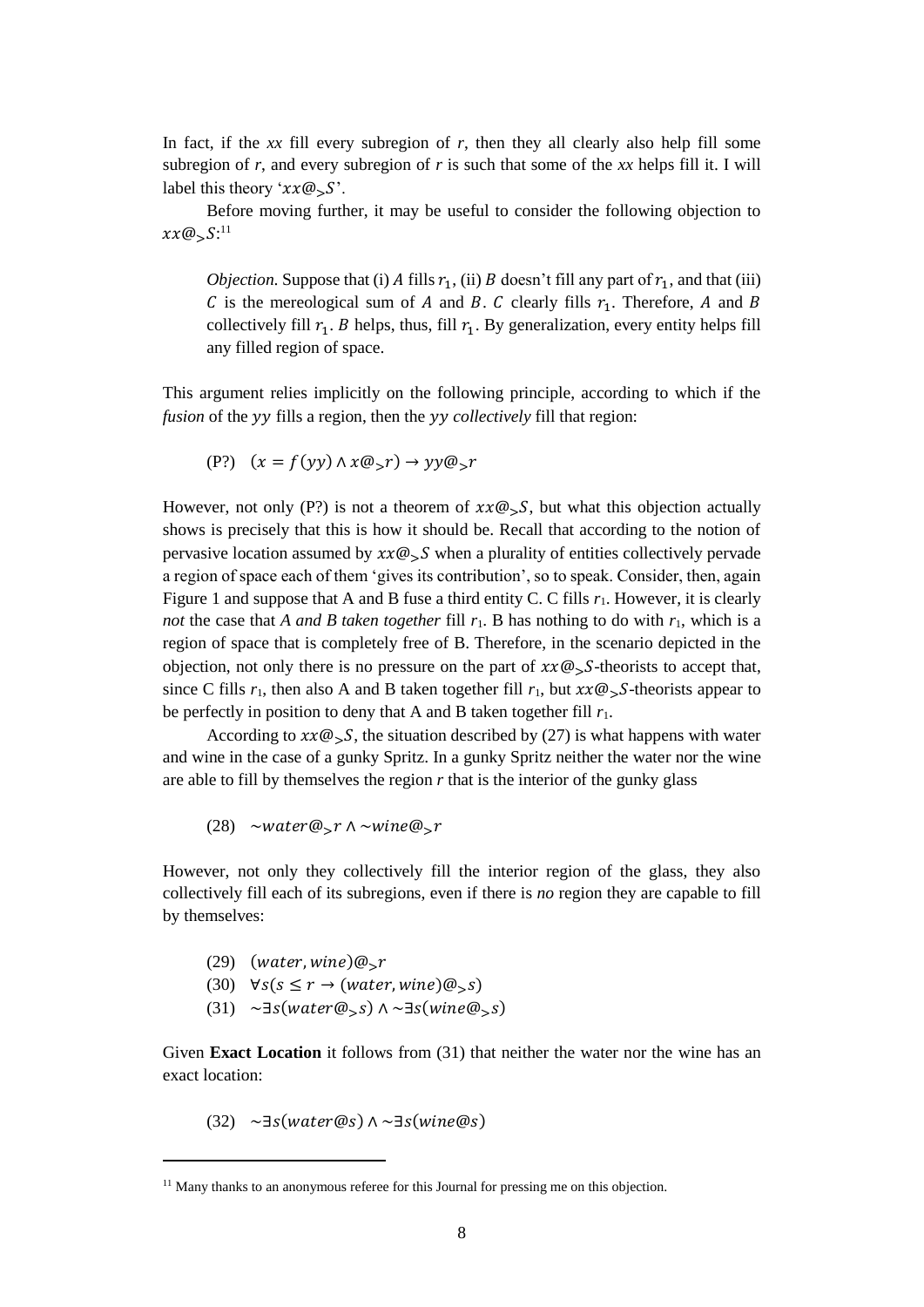However, we have from (30) that both the water and the wine are omnipresent at each subregion of *r*:

(33) 
$$
\forall s (s \leq r \rightarrow waterPs \land winePs)
$$

Therefore, assuming that *r* is the biggest region the water and the wine fill, it also follows from (30) and **Weak Location** that both the water and the wine are weakly located at every subregion of *r*:

(34) 
$$
\forall s (s \leq r \rightarrow water \omega_o s \land wine \omega_o s)
$$

Notice, however, that since the Spritz fills *r* by itself and, as we are assuming, *r* is the biggest region filled by the Spritz, it follows from **Exact Location** that the Spritz is indeed exactly located at *r*

 $(35)$  Spritz@r

As it is easy to check, (28)-(35) characterise exactly the situation described in the passage of Parsons (2007) quoted above concerning Nolan's (2006) 'Stoic gunk'.

# **4. Comparison with Parsons's** @

The first thing to notice is that, contrary to Parsons's  $\omega S$ ,  $xx\omega S$  actually entails **Functionality**. Suppose, for *reductio*, that *x* is exactly located at more than one region. By **Exact Location** *x* fills each of the regions at which it is exactly located. By **Axiom 1** *x* also fills their fusion.<sup>12</sup> Therefore, at least one of the regions at which *x* is exactly located is a proper part of a region that *x* fills, thus contradicting **Exact Location**.

 $xx@_{>}$ S doesn't validate **Exactness**, as it is witnessed by the case of the water and the wine composing the gunky Spritz. However, it validates a very similar principle, which we may call '**Precision**', according to which if an entity has a weak location, then there is a region at which it is maximally omnipresent:

**Precision**  $\exists r(x \mathcal{Q}_o r) \rightarrow \exists r(xMr)^{13}$ 

Similarly,  $xx@_{>}S$  clearly invalidates the bi-conditionals corresponding to Parsons's (1)-(3):

(36)  $x@_{r}r \leftrightarrow \exists s(x@s \land s \leq r)$ 

- (37)  $x@_{S}r \leftrightarrow \exists s(x@s \land r \leq s)$
- (38)  $x@_0r \leftrightarrow \exists s(x@s\land s \circ r)^{14}$

<sup>&</sup>lt;sup>12</sup> In this case the relevant *xx* are the plurality of entities that are identical to *x* (which is an 'improper plurality' of entities).

<sup>13</sup> **Precision** follows directly from **Weak Location**.

<sup>&</sup>lt;sup>14</sup> The water and the wine composing a gunky Spritz are counterexamples to the left-to-right directions of (36)-(38).